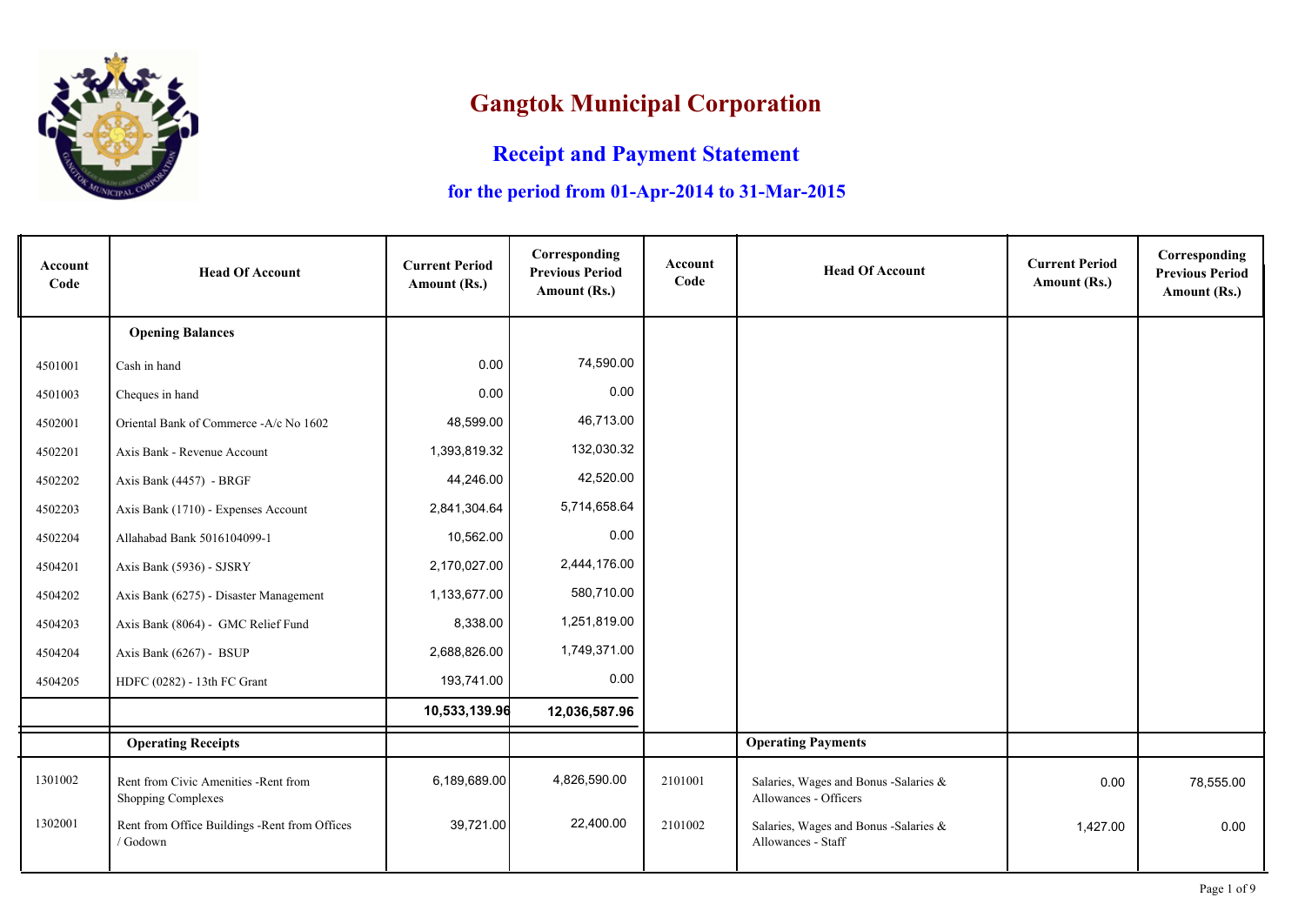| Account<br>Code | <b>Head Of Account</b>                                                           | <b>Current Period</b><br>Amount (Rs.) | Corresponding<br><b>Previous Period</b><br>Amount (Rs.) | Account<br>Code | <b>Head Of Account</b>                                                                                                       | <b>Current Period</b><br>Amount (Rs.) | Corresponding<br><b>Previous Period</b><br>Amount (Rs.) |
|-----------------|----------------------------------------------------------------------------------|---------------------------------------|---------------------------------------------------------|-----------------|------------------------------------------------------------------------------------------------------------------------------|---------------------------------------|---------------------------------------------------------|
| 1401101         | Licensing Fees -Trade license fees                                               | 9,591,903.00                          | 9,850,941.00                                            | 2101003         | Salaries, Wages and Bonus - Wages                                                                                            | 86,560.00                             | 425,286.00                                              |
| 1401102         | Licensing Fees - Trade license Temporary<br>Permission fee                       | 122,790.00                            | 3,300.00                                                | 2101004         | Salaries, Wages and Bonus - Bonus &<br>Ex-Gratia                                                                             | 196,000.00                            | 178,000.00                                              |
| 1401110         | Licensing Fees -Licensing Fees from Bar                                          | 0.00                                  | 7,500.00                                                | 2101005         | Salaries, Wages and Bonus - Honorarium                                                                                       | 44,000.00                             | 3,000.00                                                |
| 1401300         | Fees for Certificate or Extract -Consolidated<br>Fees for Certificate or Extract | 0.00                                  | 8,765.00                                                | 2101006         | Salaries, Wages and Bonus - Arrears and<br>Supplementary Pay                                                                 | 700,726.00                            | 552,457.00                                              |
| 1402008         | Penalties and Fines - Other Penalties and Fines                                  | 1,089,131.00                          | 936,456.00                                              | 2101007         | Salaries, Wages and Bonus -Consolidated                                                                                      | 379,600.00                            | 1,244,167.00                                            |
| 1404001         | Other Fees - Advertisement fees (Hoarding &<br><b>Bannering Contracts)</b>       | 200,188.00                            | 557,827.00                                              |                 | Pay                                                                                                                          |                                       |                                                         |
| 1405005         | User Charges -Garbage Collection Charges                                         | 6,053,684.00                          | 6,467,280.00                                            | 2102001         | Benefits and Allowances - Remuneration &<br>Fees (People Representatives) - Ward<br>Councillors, Mayor and MIC Members, etc. | 94,320.00                             | 467,901.00                                              |
| 1405007         | User Charges -Parking Space Charges (On<br>contract)                             | 248,834.00                            | 0.00                                                    | 2102002         | Benefits and Allowances -Allowances to<br>People Representatives - Ward Councillors,                                         | 82,748.00                             | 286,000.00                                              |
| 1405012         | User Charges - Sanitation Charges                                                | 292,479.00                            | 127,362.50                                              |                 | Mayor and MIC Members, etc.                                                                                                  |                                       |                                                         |
| 1501101         | Sale of Forms & Publications - Sale of tender<br>papers                          | 57.000.00                             | 63,000.00                                               | 2102007         | Benefits and Allowances - Staff welfare<br>expenses                                                                          | 110.090.00                            | 0.00                                                    |
| 1501102         | Sale of Forms & Publications -Sale of Trade<br>License form                      | 123,970.00                            | 167,500.00                                              | 2102010         | Conveyance allowance                                                                                                         | 96,000.00                             | 96,000.00                                               |
| 1501103         | Sale of Forms & Publications - Sale of Pass<br><b>Books</b>                      | 0.00                                  | 50.00                                                   | 2102011         | Benefits and Allowances - Overtime<br>Allowance                                                                              | 98,000.00                             | 90,000.00                                               |
| 1504001         | Hire Charges for Vehicles -Hire Charges for<br>Vehicles                          | 112,900.00                            | 437,715.00                                              | 2104001         | Other Terminal & Retirement Benefits<br>-Death cum Retirement Benefit                                                        | 59,700.00                             | 0.00                                                    |
| 1602001         | Re-imbursement of expenses-From State<br>Government                              | 0.00                                  | 36,480.00                                               | 2104005         | Other Terminal & Retirement Benefits<br>-Leave Encashment                                                                    | 38,479.00                             | 261,632.00                                              |
| 1602003         | Re-imbursement of expenses-From Other<br>Organizations - Electricity Charges     | 19,992.00                             | 12,663.00                                               | 2201003         | Rent, Rates and Taxes -Others Rents                                                                                          | 17,000.00                             | 117,000.00                                              |
| 1701001         | Interest -Fixed deposits                                                         | 2,046,479.00                          | 739,789.00                                              | 2201101         | Office Maintenance -Electricity charges                                                                                      | 275,734.00                            | 701,396.00                                              |
| 1701005         | Interest - Interest on GoSk Funds                                                | 24,000.00                             | 0.00                                                    | 2201104         | Office Maintenance -Others                                                                                                   | 1,800.00                              | 29,500.00                                               |
| 1701008         | Interest -Other Interest                                                         | 0.00                                  | 275,485.00                                              | 2201201         | Communication Expenses-Telephone and<br>Mobile expenses                                                                      | 67,416.00                             | 77,149.00                                               |
|                 |                                                                                  | 26,212,760.00                         | 24,541,103.50                                           | 2201202         | Communication Expenses-Fax expenses                                                                                          | 251.00                                | 0.00                                                    |
|                 |                                                                                  |                                       |                                                         | 2201203         | Communication Expenses-Postage and<br>Courier expenses                                                                       | 2,952.00                              | 15,526.00                                               |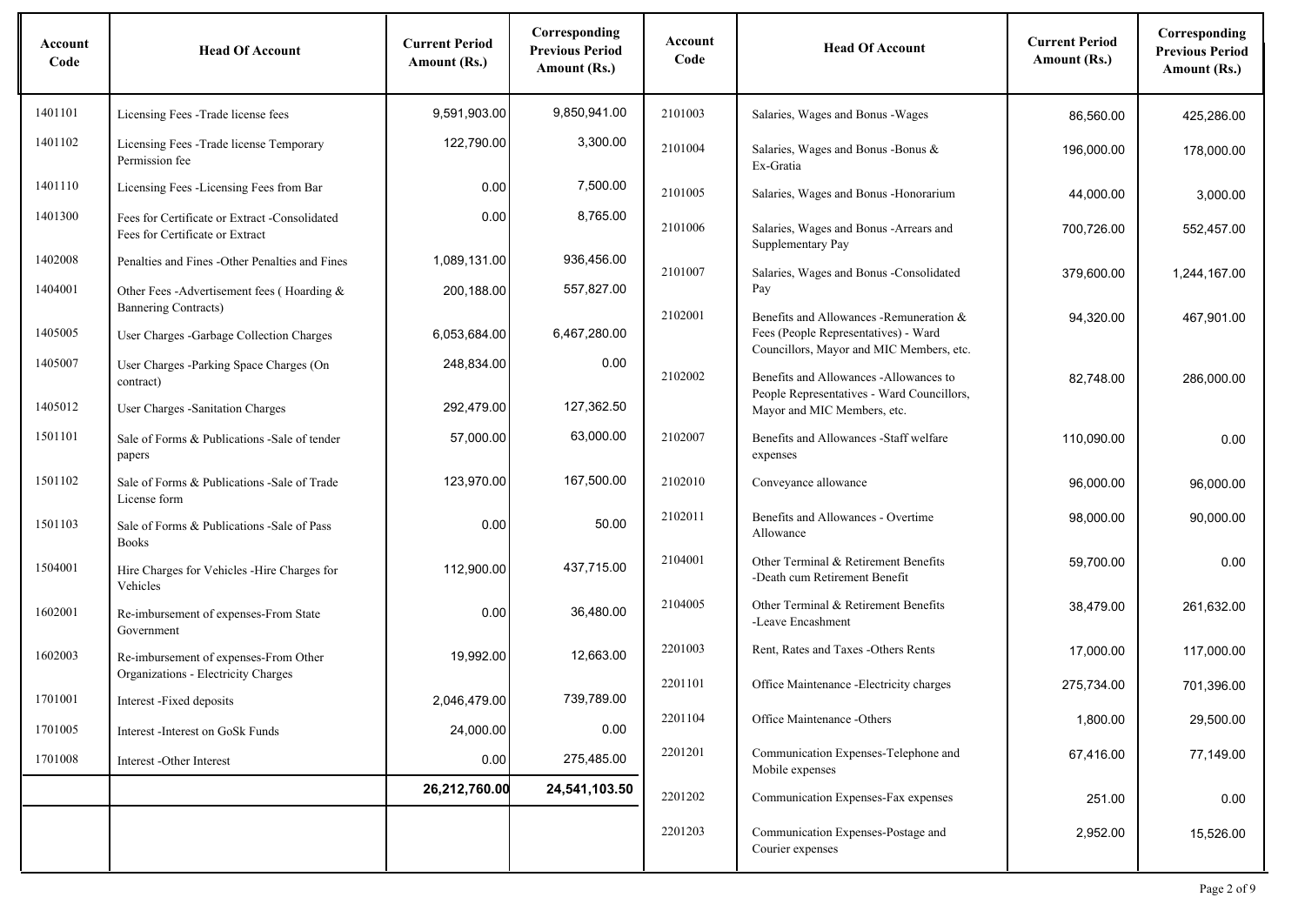| Account<br>Code | <b>Head Of Account</b> | <b>Current Period</b><br>Amount (Rs.) | Corresponding<br><b>Previous Period</b><br>Amount (Rs.) | Account<br>Code | <b>Head Of Account</b>                                                        | <b>Current Period</b><br>Amount (Rs.) | Corresponding<br><b>Previous Period</b><br>Amount (Rs.) |
|-----------------|------------------------|---------------------------------------|---------------------------------------------------------|-----------------|-------------------------------------------------------------------------------|---------------------------------------|---------------------------------------------------------|
|                 |                        |                                       |                                                         | 2202001         | Books & Periodicals -Magazines                                                | 10,785.00                             | 12,355.00                                               |
|                 |                        |                                       |                                                         | 2202002         | Books & Periodicals -Newspapers                                               | 5,518.00                              | 19,195.00                                               |
|                 |                        |                                       |                                                         | 2202003         | Books & Periodicals -Books                                                    | 4,750.00                              | 0.00                                                    |
|                 |                        |                                       |                                                         | 2202101         | Printing and Stationery -Printing expenses                                    | 92,740.00                             | 127,655.00                                              |
|                 |                        |                                       |                                                         | 2202102         | Printing and Stationery -Stationery                                           | 136,813.00                            | 108,063.00                                              |
|                 |                        |                                       |                                                         | 2202103         | Printing and Stationery -Computer stationery<br>and consumables               | 194,050.00                            | 89,253.00                                               |
|                 |                        |                                       |                                                         | 2203001         | Travelling & Conveyance -Conveyance<br>expenses                               | 0.00                                  | 238,048.00                                              |
|                 |                        |                                       |                                                         | 2203002         | Travelling & Conveyance -Fuel, Petrol and<br>Diesel                           | 788,336.00                            | 761,406.00                                              |
|                 |                        |                                       |                                                         | 2203004         | Travelling & Conveyance - Tours & Travels                                     | 247,490.00                            | 2,550,450.00                                            |
|                 |                        |                                       |                                                         | 2205001         | Audit Fees -Internal Audit Fees                                               | 28,090.00                             | 0.00                                                    |
|                 |                        |                                       |                                                         | 2205002         | Audit Fees - External Audit Fees                                              | 0.00                                  | 13,483.00                                               |
|                 |                        |                                       |                                                         | 2205100         | Legal Expenses -Consolidated Legal<br>Expenses                                | 60,000.00                             | 0.00                                                    |
|                 |                        |                                       |                                                         | 2205101         | Legal Expenses -Legal Fees                                                    | 150,000.00                            | 0.00                                                    |
|                 |                        |                                       |                                                         | 2205203         | Professional and Other Fees -Consultancy<br>fees                              | 7,118.00                              | 0.00                                                    |
|                 |                        |                                       |                                                         | 2206002         | Advertisement and Publicity -Advertisement<br>expenses                        | 170,800.00                            | 234,586.00                                              |
|                 |                        |                                       |                                                         | 2206004         | Advertisement and Publicity - Website and<br><b>Internet Related Expenses</b> | 468,262.00                            | 90,337.00                                               |
|                 |                        |                                       |                                                         | 2206101         | Membership & subscriptions -Expenses for<br>Membership & subscriptions        | 9,300.00                              | 20,000.00                                               |
|                 |                        |                                       |                                                         | 2208001         | Other Administrative Expenses-Expenses for<br>Meeting                         | 97,202.00                             | 208,513.00                                              |
|                 |                        |                                       |                                                         | 2208002         | Other Administrative Expenses-Expenses for<br>Training                        | 77,154.00                             | 380,440.00                                              |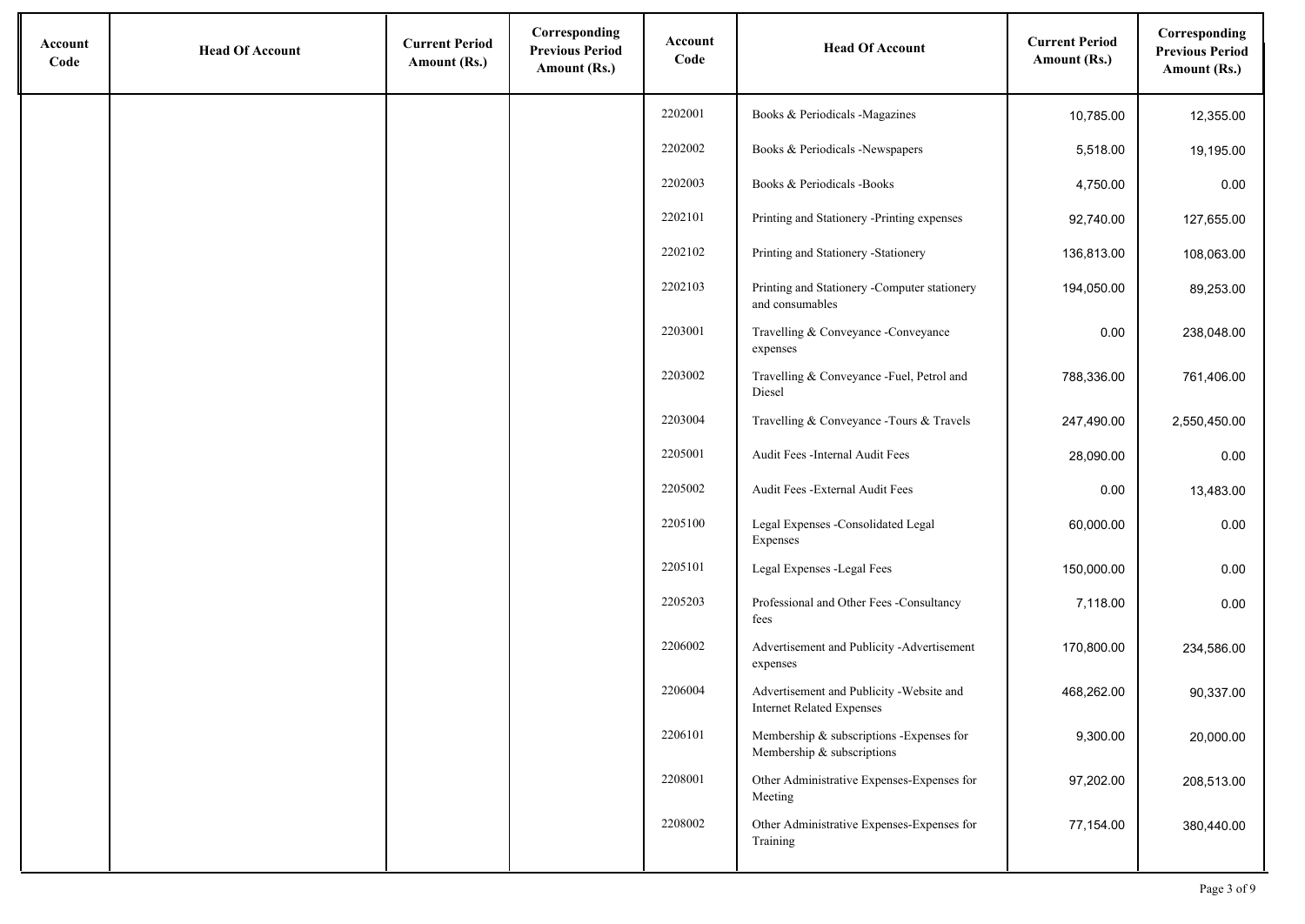| Account<br>Code | <b>Head Of Account</b> | <b>Current Period</b><br>Amount (Rs.) | Corresponding<br><b>Previous Period</b><br>Amount (Rs.) | Account<br>Code | <b>Head Of Account</b>                                              | <b>Current Period</b><br>Amount (Rs.) | Corresponding<br><b>Previous Period</b><br>Amount (Rs.) |
|-----------------|------------------------|---------------------------------------|---------------------------------------------------------|-----------------|---------------------------------------------------------------------|---------------------------------------|---------------------------------------------------------|
|                 |                        |                                       |                                                         | 2208003         | Other Administrative<br>Expenses-Miscellaneous expenses             | 41,129.00                             | 0.00                                                    |
|                 |                        |                                       |                                                         | 2208004         | Other Administrative Expenses-Medical<br>Re-imbursement             | 312,888.00                            | 632,602.00                                              |
|                 |                        |                                       |                                                         | 2208007         | Other Administrative Expenses - Hospitality<br>Expenses             | 2,560.00                              | 0.00                                                    |
|                 |                        |                                       |                                                         | 2208009         | Other Administrative Expenses - Motor<br>Vehicle Tax                | 113,494.00                            | 92,871.00                                               |
|                 |                        |                                       |                                                         | 2301001         | Power & Fuel -Consumption of Diesel and<br>Petrol                   | 2,694,494.00                          | 665,470.00                                              |
|                 |                        |                                       |                                                         | 2303001         | Consumption of Stores -General Stores                               | 9,805.00                              | 0.00                                                    |
|                 |                        |                                       |                                                         | 2303002         | Consumption of Stores - Electrical Stores                           | 3,490.00                              | 0.00                                                    |
|                 |                        |                                       |                                                         | 2303006         | Consumption of Stores -Sanitary &<br>Conservancy Store              | 13,961.00                             | 3,500.00                                                |
|                 |                        |                                       |                                                         | 2304003         | Hire Charges - Other Hire Charges                                   | 12,900.00                             | 0.00                                                    |
|                 |                        |                                       |                                                         | 2305007         | Repairs & maintenance - Infrastructure<br>Assets - Sewerage Network | 11,983.00                             | 0.00                                                    |
|                 |                        |                                       |                                                         | 2305104         | Repairs & maintenance -Civic Amenities<br>-Parking Lots             | 16,940.00                             | 0.00                                                    |
|                 |                        |                                       |                                                         | 2305105         | Repairs & maintenance -Civic Amenities<br>-Markets & Complexes      | 8,406.00                              | 21,397.00                                               |
|                 |                        |                                       |                                                         | 2305201         | Repairs & maintenance -Buildings -Office<br><b>Buildings</b>        | 2,570.00                              | 0.00                                                    |
|                 |                        |                                       |                                                         | 2305303         | Repairs & maintenance - Vehicles - SWM<br>Vehicles                  | 85,206.00                             | 279,551.00                                              |
|                 |                        |                                       |                                                         | 2305305         | Repairs & maintenance - Vehicles - Office<br>Vehicles               | 195,775.00                            | 128,044.00                                              |
|                 |                        |                                       |                                                         | 2305901         | Repairs & maintenance -Others -Furniture &<br>Fixture               | 0.00                                  | 15,780.00                                               |
|                 |                        |                                       |                                                         | 2305902         | Repairs & maintenance -Others -Electrical<br>Appliances             | 1,100.00                              | 5,420.00                                                |
|                 |                        |                                       |                                                         | 2305903         | Repairs & maintenance -Others -Office<br>Equipments                 | 4,130.00                              | 0.00                                                    |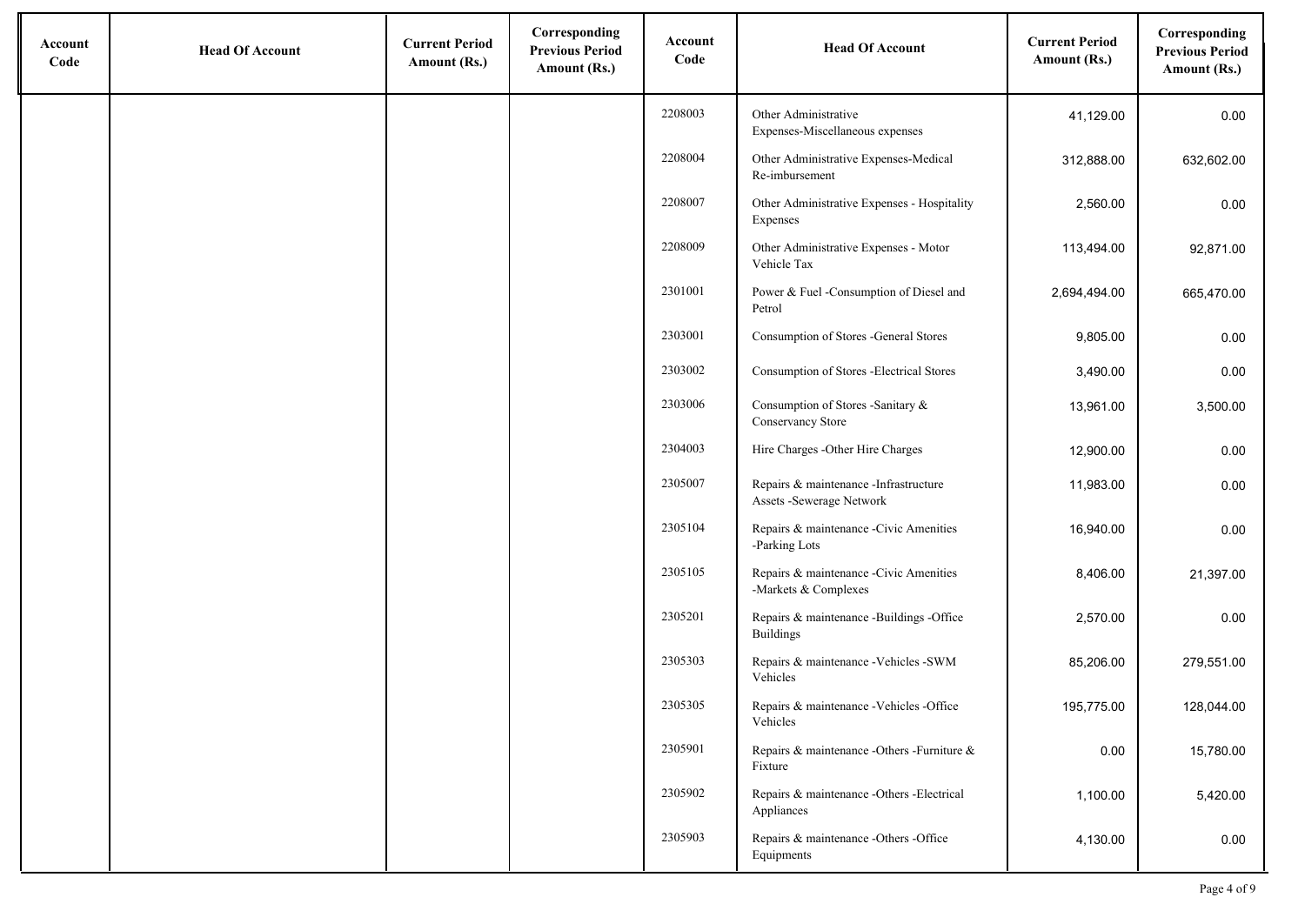| Account<br>Code | <b>Head Of Account</b>                                                                  | <b>Current Period</b><br>Amount (Rs.) | Corresponding<br><b>Previous Period</b><br>Amount (Rs.) | Account<br>Code | <b>Head Of Account</b>                                                                              | <b>Current Period</b><br>Amount (Rs.) | Corresponding<br><b>Previous Period</b><br>Amount (Rs.) |
|-----------------|-----------------------------------------------------------------------------------------|---------------------------------------|---------------------------------------------------------|-----------------|-----------------------------------------------------------------------------------------------------|---------------------------------------|---------------------------------------------------------|
|                 |                                                                                         |                                       |                                                         | 2305904         | Repairs & maintenance -Others -Office<br><b>Lighting System</b>                                     | 1,680.00                              | 0.00                                                    |
|                 |                                                                                         |                                       |                                                         | 2305906         | Repairs & maintenance -Others -Other fixed<br>assets                                                | 475,756.00                            | 0.00                                                    |
|                 |                                                                                         |                                       |                                                         | 2305907         | Repairs & maintenance -Others -Computers<br>and Accessories                                         | 2,700.00                              | 25,000.00                                               |
|                 |                                                                                         |                                       |                                                         | 2308003         | Other operating & maintenance expenses<br>-Garbage & Clearance expenses                             | 25,600.00                             | 190,600.00                                              |
|                 |                                                                                         |                                       |                                                         | 2308004         | Other operating & maintenance expenses<br>-Pesticide at Compost Plant, Martam                       | 49,600.00                             | 105,000.00                                              |
|                 |                                                                                         |                                       |                                                         | 2308008         | Other operating & maintenance expenses -<br>Disposal of Pauper Dead Bodies                          | 41,040.00                             | 63,840.00                                               |
|                 |                                                                                         |                                       |                                                         | 2405001         | Interest on Loans from Banks & Other<br>Financial Institutions -Interest on Loan from<br>Banks etc. | 84,194.00                             | 3,617.00                                                |
|                 |                                                                                         |                                       |                                                         | 2407003         | Bank Charges -Bank Charges and other<br><b>Commission Charges</b>                                   | 84.00                                 | 0.00                                                    |
|                 |                                                                                         |                                       |                                                         | 2408001         | Other Finance Expenses -Discount on Early /<br>Prompt Payments of Taxes (Rebate)                    | 75,760.00                             | 69,562.00                                               |
|                 |                                                                                         |                                       |                                                         | 2502006         | Own Programme -Donations etc.                                                                       | 0.00                                  | 70,000.00                                               |
|                 |                                                                                         |                                       |                                                         | 2502007         | Own Programme -Miscellaneous Programme<br>Expenses                                                  | 68,280.00                             | 25,000.00                                               |
|                 |                                                                                         |                                       |                                                         | 2502009         | Own Program - Public Awareness                                                                      | 389,674.00                            | 500,000.00                                              |
|                 |                                                                                         |                                       |                                                         | 2502010         | Own Program - Councillors Discretionary<br>Grant                                                    | 110,000.00                            | 0.00                                                    |
|                 |                                                                                         |                                       |                                                         |                 |                                                                                                     | 9,756,410.00                          | 12,374,607.00                                           |
|                 | <b>Non-Operating Receipts</b>                                                           |                                       |                                                         |                 | <b>Non-Operating Payments</b>                                                                       |                                       |                                                         |
| 1201004         | Taxes & Duties Collected by Other<br>Governments-Professional Tax (State<br>Government) | 22,139,000.00                         | 14,641,500.00                                           | 2851001         | Expenses-Adjustment of Expenses                                                                     | 109,656.00                            | 0.00                                                    |
| 1602004         | Re-imbursement of Expenses - From Other                                                 | 141,040.00                            | 105,206.00                                              | 2856002         | Refund of Other - Revenues - Rent                                                                   | 0.00                                  | 322,869.00                                              |
|                 | Organisations - Others                                                                  |                                       |                                                         | 3305001         | Loans from Banks and Other Financial<br>Institutions - Loans from Banks                             | 8,186,518.00                          | 0.00                                                    |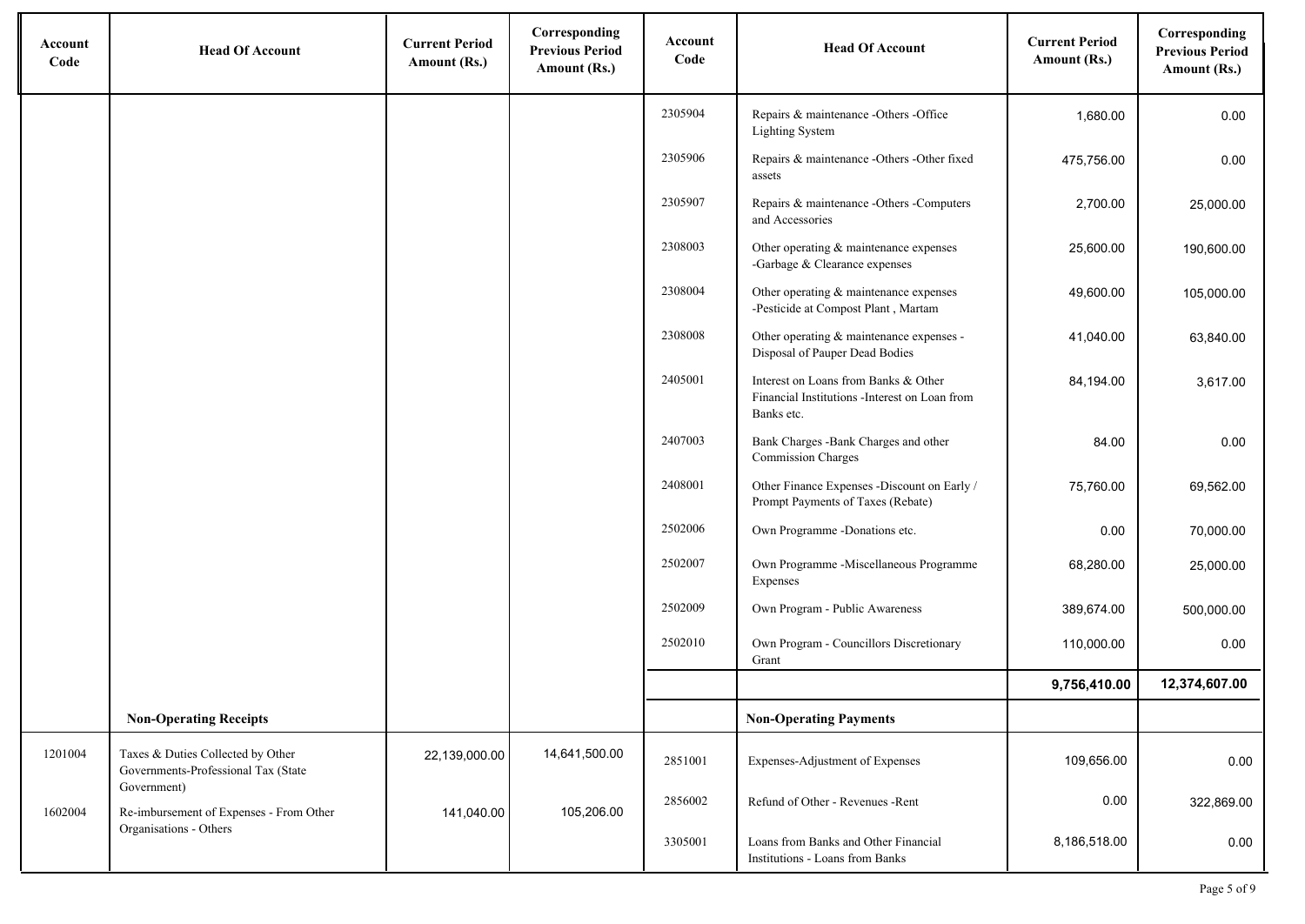| Account<br>Code | <b>Head Of Account</b>                                                         | <b>Current Period</b><br>Amount (Rs.) | Corresponding<br><b>Previous Period</b><br>Amount (Rs.) | Account<br>Code | <b>Head Of Account</b>                                     | <b>Current Period</b><br>Amount (Rs.) | Corresponding<br><b>Previous Period</b><br>Amount (Rs.) |
|-----------------|--------------------------------------------------------------------------------|---------------------------------------|---------------------------------------------------------|-----------------|------------------------------------------------------------|---------------------------------------|---------------------------------------------------------|
| 1711001         | Interest from Bank Accounts - Savings Bank<br>Interest                         | 244,751.00                            | 0.00                                                    | 3501000         | Creditors - Consolidated Creditors                         | 0.00                                  | 108,939.00                                              |
| 1718001         | Other Interest - Interest from other receivables                               | 0.00                                  | 1,750.00                                                | 3501001         | Creditors -Suppliers Control Account                       | 7,398,166.00                          | 10,904,463.00                                           |
| 1805001         | Unclaimed Refund Payable/ Liabilities Written<br>Back -Lapsed / Stale Cheque   | 121,149.00                            | 0.00                                                    | 3501002         | Creditors - Contractors Control Account                    | 0.00                                  | 261,080.00                                              |
| 1806101         | Scheme Revenue Income-Consolidated<br>Scheme Revenue Income                    | 25,610.00                             | 0.00                                                    | 3501003         | Creditors - Expenses Payable                               | 3,102,614.00                          | 1,669,474.00                                            |
| 1854004         | Other Income - Arrear Sanitation Fees                                          | 257,320.00                            | 724,794.00                                              | 3501004         | Creditors -Payables against special funds                  | 10,044,259.00                         | 0.00                                                    |
| 1854005         | Other Income - Arrear Garbage Collection Fees                                  | 34,000.00                             | 69,240.00                                               | 3501005         | Creditors -Payables against specific grants                | 0.00                                  | 58,400.00                                               |
| 3123009         | Special Funds - Utilized (Deferred Grants) -<br><b>State Government Others</b> | 99,190.00                             | 0.00                                                    | 3501010         | Creditors -Payables against Scheme Expenses                | 0.00                                  | 269,550.00                                              |
| 3201003         | Central Government -13 th Finance<br>Commission                                | 5,746.00                              | 193,741.00                                              | 3501101         | Employee Liabilities -Salary Payable (staff and            | 8,195,492.00                          | 10,822,766.00                                           |
| 3201009         | Central Government -SJSRY                                                      | 81,904.00                             | 94,151.00                                               |                 | officers)                                                  |                                       |                                                         |
| 3201014         | Central Government - Other Miscellaneous<br>Grants                             | 1,154.00                              | 1,726.00                                                | 3501102         | Employee Liabilities - Wages Payable<br>(labourers)        | 58,800.00                             | 5,864,191.00                                            |
| 3201015         | Central Govt.-Challange Fund MoUD                                              | 12,514,973.00                         | 0.00                                                    | 3501104         | Employee Liabilities -Provident Fund Payable               | 1,142,733.00                          | 1,103,520.00                                            |
| 3202003         | State Government -JNNURM - BSUP                                                | 0.00                                  | 185,921.00                                              | 3501105         | Employee Liabilities -Pension Liabilities                  | 2,084,214.00                          | 2,248,043.00                                            |
| 3202005         | State Government - Land Revenue & Disaster<br>Management                       | 34,934.00                             | 783,967.00                                              | 3501110         | Employee Liabilities - Other Liabilities                   | 10,239,595.00                         | 63,735.00                                               |
| 3202008         | State Government -Others                                                       | 313.00                                | 117,519.00                                              | 3502001         | Recoveries payable -P.F. Deductions                        | 1,811,771.00                          | 1,657,300.00                                            |
| 3203001         | Special Funds received for Infrastructure(                                     | 9,728,544.00                          | 0.00                                                    | 3502002         | Recoveries payable -Insurance Premium                      | 540.617.00                            | 591,255.00                                              |
| 3305001         | Loans from Banks and Other Financial<br>Institutions - Loans from Banks        | 0.00                                  | 8,000,000.00                                            | 3502005         | Deductions<br>Recoveries payable -Profession Tax Deduction | 64,025.00                             | 63,950.00                                               |
| 3401002         | From Contractors/Suppliers -Security Deposit<br>- Municipal Fund               | 4,609,891.00                          | 3,324,558.00                                            |                 |                                                            |                                       |                                                         |
| 3408002         | From Others - From Other Agencies                                              | 0.00                                  | 1,125,000.00                                            | 3502006         | Recoveries payable -TDS - Employees                        | 323,112.00                            | 219,011.00                                              |
| 3501002         | Creditors -Contractors Control Account                                         | 3,355,691.00                          | 0.00                                                    | 3502008         | Recoveries payable -Vat Deduction                          | 851,914.00                            | 852,568.00                                              |
| 3504113         | Advance Collection of Revenues - Advance<br>Receipts - License Fees Year 1     | 404,500.00                            | 1,546,096.00                                            | 3502009         | Recoveries payable -TDS - Contractors                      | 26,621.00                             | 24,767.00                                               |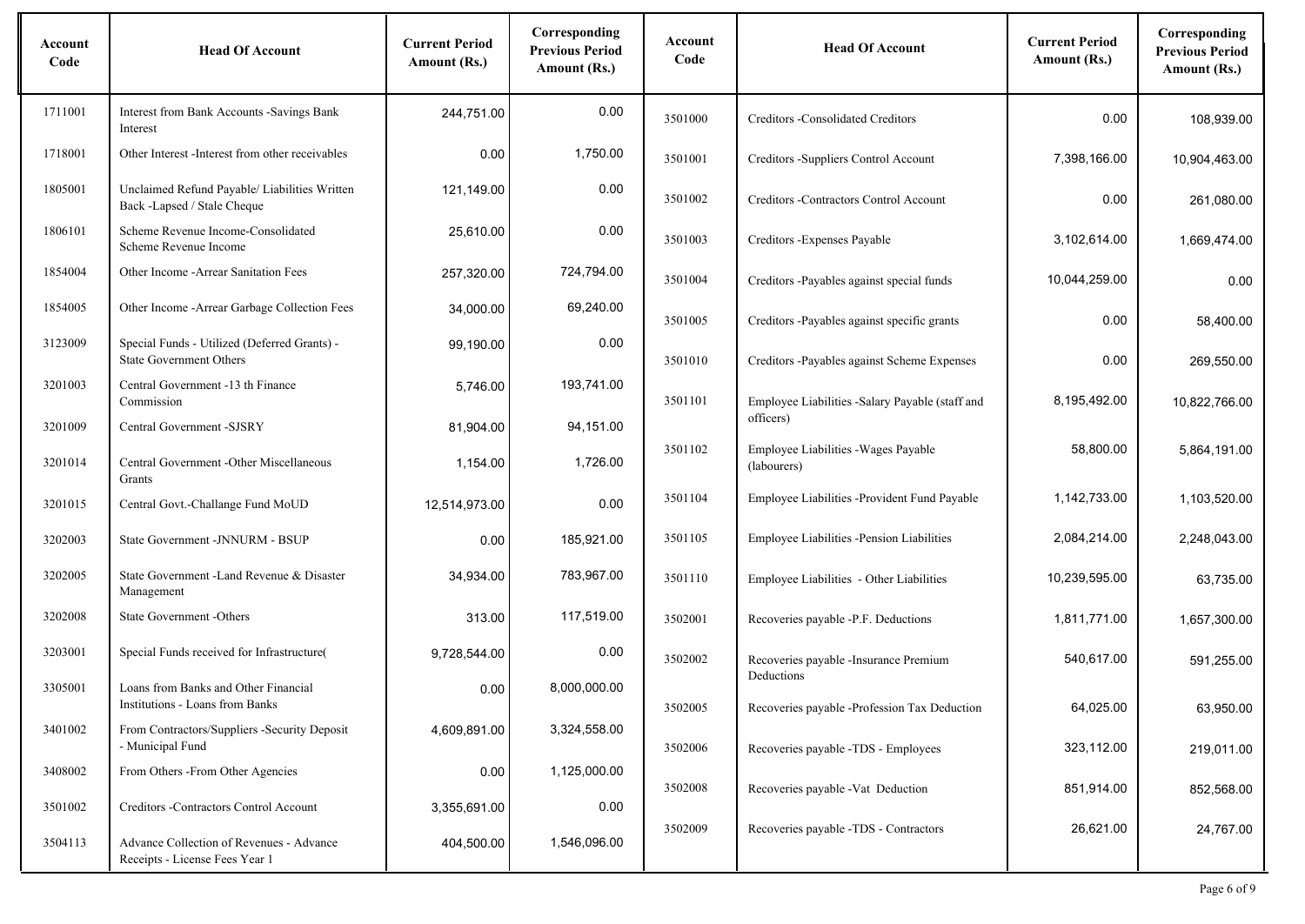| Account<br>Code | <b>Head Of Account</b>                                                                | <b>Current Period</b><br>Amount (Rs.) | Corresponding<br><b>Previous Period</b><br>Amount (Rs.) | Account<br>Code | <b>Head Of Account</b>                                                                     | <b>Current Period</b><br>Amount (Rs.) | Corresponding<br><b>Previous Period</b><br>Amount (Rs.) |
|-----------------|---------------------------------------------------------------------------------------|---------------------------------------|---------------------------------------------------------|-----------------|--------------------------------------------------------------------------------------------|---------------------------------------|---------------------------------------------------------|
| 3504114         | Advance Collection of Revenues - Advance<br>Receipts - License Fees Year 2            | 361,310.00                            | 1.478.825.00                                            | 3502011         | Recoveries payable -TDS - Scheme Expenses                                                  | 2.213.00                              | 0.00                                                    |
| 3504115         | Advance Collection of Revenues - Advance<br>Receipts - License Fees Year 3            | 79,660.00                             | 489,200.00                                              | 3502013         | Recoveries payable - Vat Deduction - Scheme<br>expenses                                    | 214,152.00                            | 10,429.00                                               |
| 3504116         | Advance Collection of Revenues - Advance<br>Receipts - License Fees Year 4            | 74,200.00                             | 467,350.00                                              | 3502015         | Recoveries payable -Labour Cess- Contractors                                               | 141,841.00                            | 82,756.00                                               |
| 3504118         | Advance Collection of Revenues - Advance<br>Receipts - Other Revenues                 | 800,000.00                            | 3,980,101.00                                            | 3502016         | Recoveries payable -Bank Loan                                                              | 3,798,016.00                          | 3,296,289.00                                            |
| 3504119         | Advance Collection of Revenues - Advance<br>Receipts - Garbage Collection Fees Year 1 | 197,430.00                            | 586,401.00                                              | 3502017         | Recoveries payable -Group Insurance /Salary<br>Saving scheme                               | 64,405.00                             | 53,715.00                                               |
| 3504120         | Advance Collection of Revenues - Advance<br>Receipts - Garbage Collection Fees Year 2 | 179,430.00                            | 566,921.00                                              | 3502018         | Recoveries payable -Other Deductions                                                       | 295,190.00                            | 357,426.00                                              |
| 3504121         | Advance Collection of Revenues - Advance<br>Receipts - Garbage Collection Fees Year 3 | 59,430.00                             | 206,653.00                                              | 3502019         | Recoveries payable - CPF Deduction                                                         | 93,904.00                             | 80,254.00                                               |
| 3504122         | Advance Collection of Revenues - Advance<br>Receipts - Garbage Collection Fees Year 4 | 57,682.00                             | 192,600.00                                              | 3502020         | Recoveries payable - EPF Deduction                                                         | 1,162,756.00                          | 945,631.00                                              |
| 3504123         | Advance Collection of Revenues - Advance<br>Receipts - Sanitation Fees Year 1         | 26,851.00                             | 33,787.50                                               | 3503003         | Government Dues payable-Collection on<br>behalf of Govt.                                   | 3,943.00                              | 0.00                                                    |
| 3504124         | Advance Collection of Revenues - Advance<br>Receipts - Sanitation Fees Year 2         | 22,044.00                             | 27,651.00                                               | 3601000         | Provisions for Expenses -Consolidated                                                      | 82,496.00                             | 204,103.00                                              |
| 3504125         | Advance Collection of Revenues - Advance<br>Receipts - Sanitation Fees Year 3         | 11,999.00                             | 24,100.00                                               | 4105004         | Provision for Expenses<br>Vehicles - Trucks                                                | 14,444.00                             | 0.00                                                    |
| 3504126         | Advance Collection of Revenues - Advance<br>Receipts - Sanitation Fees Year 4         | 5,622.00                              | 2,125.00                                                | 4106002         | Office & Other Equipments - Computers                                                      | 0.00                                  | 55,000.00                                               |
| 4208001         | Other Investments -Fixed Deposits with Banks                                          | 27,016,795.00                         | 0.00                                                    |                 |                                                                                            |                                       |                                                         |
| 4313006         | Receivable for Fees & User Charges -License<br>Fees Receivable - Current Year         | 0.00                                  | 1,600.00                                                | 4106008         | Office & Other Equipments -Office Machines<br>and Equipment                                | 0.00                                  | 4,800.00                                                |
| 4315001         | Receivable from Government -Grants                                                    | 885,600.00                            | 0.00                                                    | 4106009         | Office & Other Equipments -Others                                                          | 18,943.00                             | 0.00                                                    |
| 4315002         | Receivable from Government -Assigned<br>Revenue                                       | 4,880,500.00                          | 0.00                                                    | 4107003         | Furniture, Fixtures, Fittings and Electrical<br>Appliances - Electrical Items and Fittings | 0.00                                  | 21,820.00                                               |
| 4602001         | Loans to Employee against GPF - Employees<br>(Staff)                                  | 0.00                                  | 265,000.00                                              | 4107004         | Furniture, Fixtures, Fittings and Electrical<br>Appliances -Others                         | 0.00                                  | 29,100.00                                               |
|                 |                                                                                       | 88,458,263.00                         | 39,237,483.50                                           | 4208001         | Other Investments -Fixed Deposits with Banks                                               | 0.00                                  | 6,236,224.00                                            |
|                 |                                                                                       |                                       |                                                         |                 |                                                                                            |                                       |                                                         |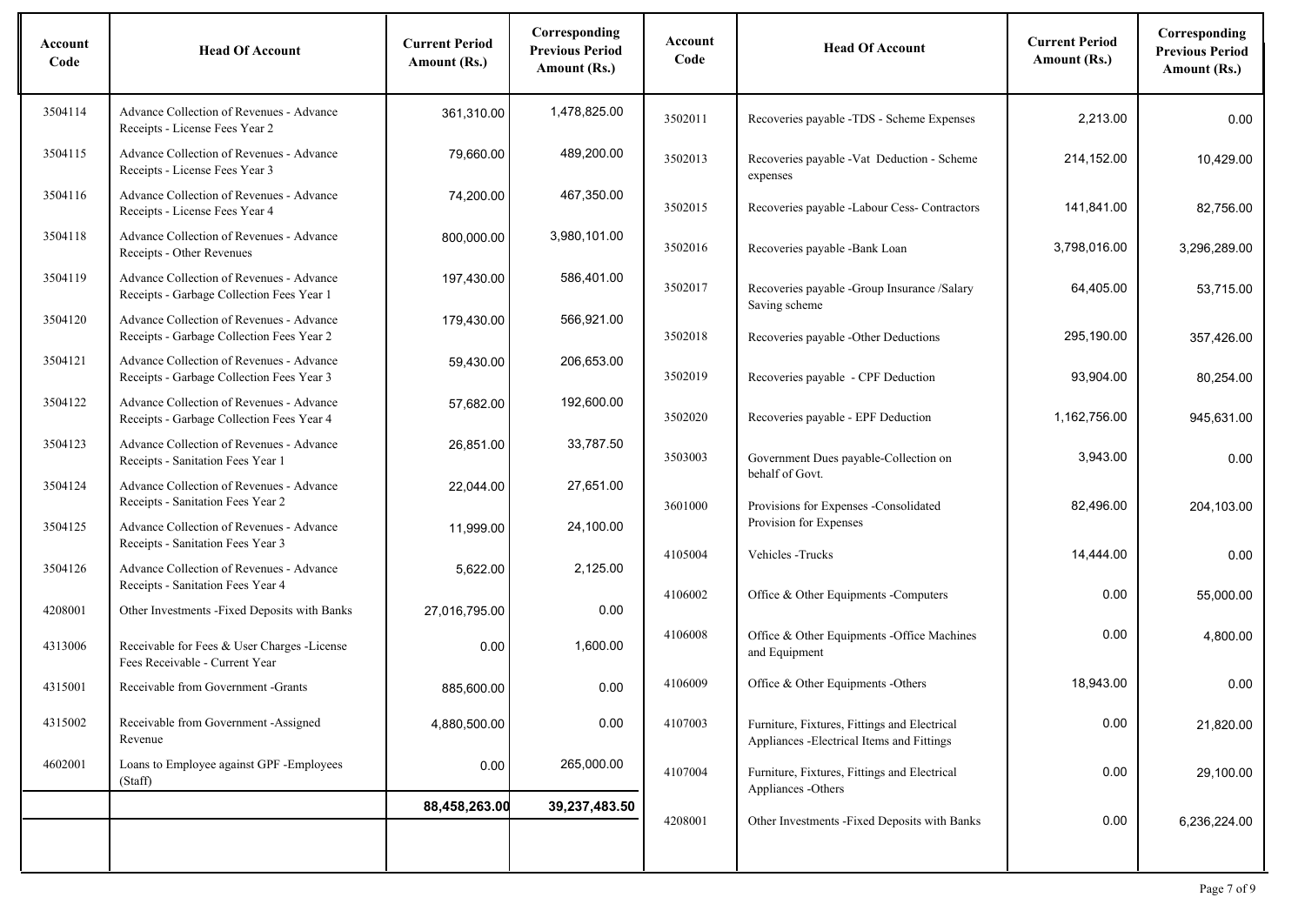| Account<br>Code | <b>Head Of Account</b> | <b>Current Period</b><br>Amount (Rs.) | Corresponding<br><b>Previous Period</b><br>Amount (Rs.) | Account<br>Code | <b>Head Of Account</b>                                                        | <b>Current Period</b><br>Amount (Rs.) | Corresponding<br><b>Previous Period</b><br>Amount (Rs.) |
|-----------------|------------------------|---------------------------------------|---------------------------------------------------------|-----------------|-------------------------------------------------------------------------------|---------------------------------------|---------------------------------------------------------|
|                 |                        |                                       |                                                         | 4601004         | Loans and advances to employees -Advance<br>for Festivals                     | 125,375.00                            | 174,250.00                                              |
|                 |                        |                                       |                                                         | 4601007         | Loans and advances to employees -Temporary<br>Advances (For Official Purpose) | 1,024,637.00                          | 2,012,000.00                                            |
|                 |                        |                                       |                                                         | 4604001         | Advance to Suppliers and contractors -Public<br>Works/Assets                  | 0.00                                  | 1,550,000.00                                            |
|                 |                        |                                       |                                                         | 4605001         | Advance to others -Mobilization Advances                                      | 40,636,074.00                         | 0.00                                                    |
|                 |                        |                                       |                                                         | 4605003         | Advance to others -Advance against Schemes                                    | 100,000.00                            | 687,750.00                                              |
|                 |                        |                                       |                                                         |                 |                                                                               | 101,958,496.00                        | 52,907,428.00                                           |
|                 |                        |                                       |                                                         |                 |                                                                               |                                       |                                                         |
|                 |                        |                                       |                                                         |                 | <b>Closing Balances #</b>                                                     |                                       |                                                         |
|                 |                        |                                       |                                                         | 4501001         | Cash in hand                                                                  | 0.00                                  | 0.00                                                    |
|                 |                        |                                       |                                                         | 4501003         | Cheques in hand                                                               | 0.00                                  | 0.00                                                    |
|                 |                        |                                       |                                                         | 4502001         | Oriental Bank of Commerce -A/c No 1602                                        | 50,562.00                             | 48,599.00                                               |
|                 |                        |                                       |                                                         | 4502002         | Oriental Bank of Commerce -A/c No 1480                                        | 698.00                                | 0.00                                                    |
|                 |                        |                                       |                                                         | 4502201         | Axis Bank - Revenue Account                                                   | 6,023,063.32                          | 1,393,819.32                                            |
|                 |                        |                                       |                                                         | 4502202         | Axis Bank (4457) - BRGF                                                       | 45,627.00                             | 44,246.00                                               |
|                 |                        |                                       |                                                         | 4502203         | Axis Bank (1710) - Expenses Account                                           | 1,499,827.64                          | 2,841,304.64                                            |
|                 |                        |                                       |                                                         | 4502204         | Allahabad Bank 5016104099-1                                                   | 1,111,703.00                          | 10,562.00                                               |
|                 |                        |                                       |                                                         | 4504201         | Axis Bank (5936) - SJSRY                                                      | 1,928,453.00                          | 2,170,027.00                                            |
|                 |                        |                                       |                                                         | 4504202         | Axis Bank (6275) - Disaster Management                                        | 1,638,611.00                          | 1,133,677.00                                            |
|                 |                        |                                       |                                                         | 4504203         | Axis Bank (8064) - GMC Relief Fund                                            | 8,424.00                              | 8,338.00                                                |
|                 |                        |                                       |                                                         |                 |                                                                               |                                       |                                                         |